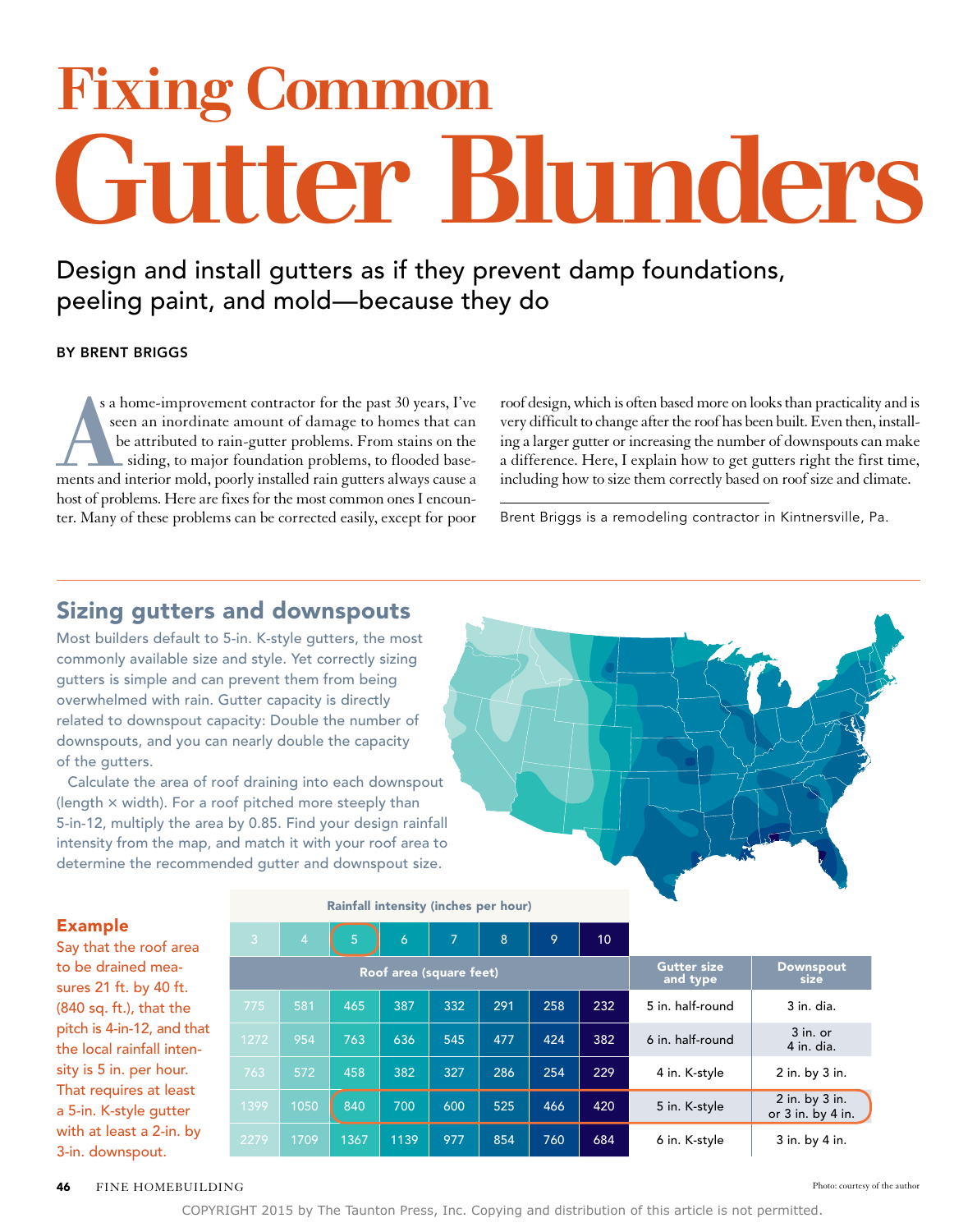Poor sealants: Silicone, tar, and regular gutter sealants often fail.

Poor design: Large roofs and gutters draining onto other roofs or into small sections of gutter concentrate flow and can easily overwhelm gutters.

#### Gutter spikes:

Spikes loosen with time, allowing gutters to sag and pitch the wrong way.

#### Back pitch: Gutters that

pitch away from the downspout don't drain.

#### Mitered corners:

Turning the corner to make downspouts less visible obstructs flow.

#### Bad flashing: Water that

gets past gutter ends soaks walls and causes rot.

**Overhanging** trees: Leaves are a major source of clogs.

Poor drainage: Water dumped next to the house is a major cause of damp foundations.

Inadequate downspouts: Long gutters with only one downspout can't drain fast enough and so overflow quickly.

## GUTTERS DONE WRONG

Gutter problems often begin with an architect or designer drawing a roof without considering how to handle water runoff. The problems can be compounded with inadequate gutters and downspouts, poor workmanship, and leaves.

 $\mathscr{M} \times \mathscr{N}$ 

**SPRAGE**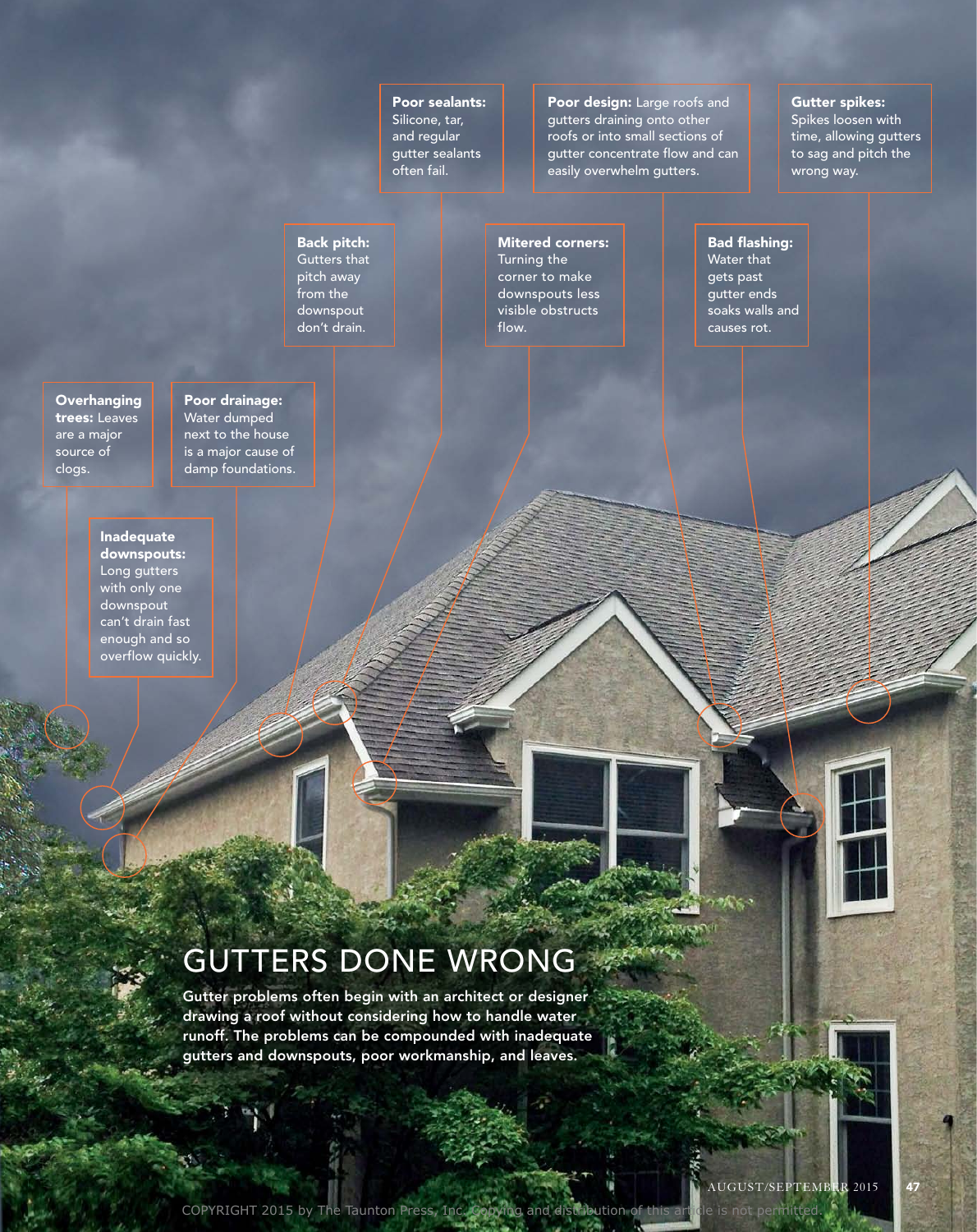## NINE WAYS TO DO GUTTERS RIGHT

Fixing the gutter blunders exemplified on the house shown here requires a three-pronged approach. The first is good design: Avoid details that concentrate flows, and size gutters for the climate and roof size. The second is proper construction: Pitch gutters to drain, and install them with an eye to avoiding restrictions that cause clogs and overflows. The third is the right materials: Use durable sealants, fasteners that stay tight, and quality guards that keep out leaves and debris.



8 7 9

6 5

4

3 2 1

COPYRIGHT 2015 by The Taunton Press, Inc. Copying and distribution of this article is not permitted.